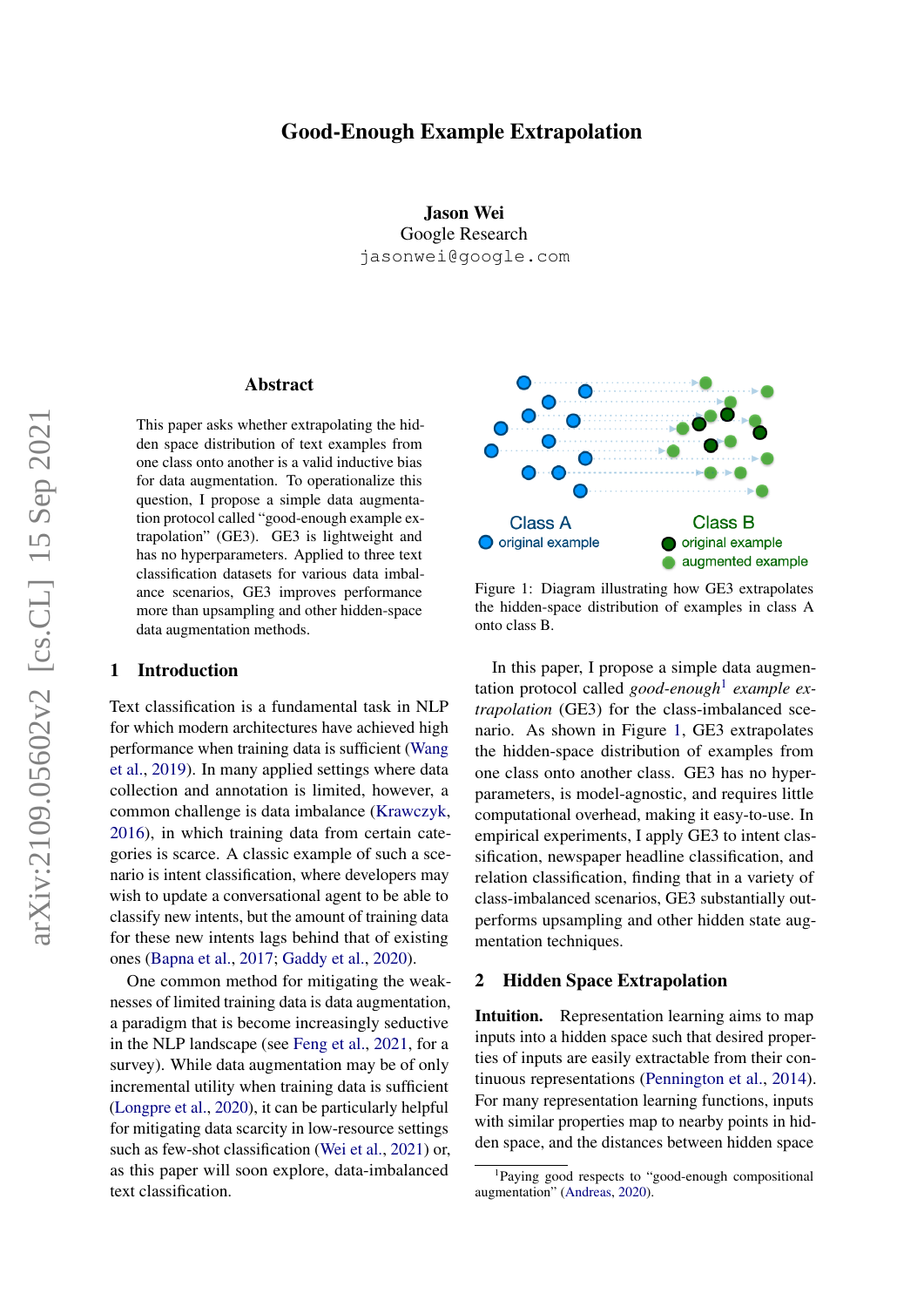representations represent meaningful relationships [\(Mikolov et al.,](#page-5-5) [2013;](#page-5-5) [Kumar et al.,](#page-5-6) [2020\)](#page-5-6).

So for a given classification task, inputs from the same category will have some distribution (i.e., cluster) in hidden space, where the distance between distributions represents the relationship between categories, and the distribution of points within the same category models some random variable. GE3 leverages this intuition by extrapolating the distribution of points in the same category, which models some random variable, from one category onto another. Figure [2](#page-1-0) illustrates this intuition in a hypothetical instance from the HuffPost dataset of news headlines classification, where the hidden-space relationship between two examples in the travel category can be extrapolated to form a new example in the health category.

<span id="page-1-0"></span>

Figure 2: Intuition of extrapolating examples in hidden space from a travel category to a health category. A hypothetical natural language representation is shown for the augmented example generated via GE3.

Method. Formally, I describe GE3 as follows. Given a text classification task with  $k$  output classes  ${c_j}_{j=1}^k$ , denote the  $n_c$  training examples in class c as  $\{X_c^i\}_{i=1}^{n_c}$  with corresponding hidden space representations  $\{x_c^i\}_{i=1}^{n_c}$ . For each class c, let  $\mu(c) = \frac{1}{n_c} \sum_{i=1}^{n_c} \mathbf{x}_c^i$  indicate the mean of all hidden space representations in that class.

GE3 generates augmented examples by extrapolating the data distribution from a source class  $c_s$ to a target class  $c_t$  in hidden space. And so for each hidden space representation  $x_{c_s}^i$  in the source class, I generate a corresponding augmented example  $\hat{\mathbf{x}}_{c_t}$ in the target class:

$$
\hat{\mathbf{x}}_{c_t} = \mathbf{x}_{c_s}^i - \mu(c_s) + \mu(c_t) . \tag{1}
$$

In total, for each class in the training set, I can generate a set of extrapolated points from every other class, augmenting the size of the original training set by a factor of  $k$ . I then train the classification model on the union of original data and extrapolated examples. Notably, this extrapolation method operates without any hyperparameters, as augmented examples are generated via distributions from other classes instead of a noising function (c.f. augmentation techniques that usually have a strength parameter [\(Sennrich et al.,](#page-5-7) [2016b;](#page-5-7) [Wei](#page-5-8) [and Zou,](#page-5-8) [2019\)](#page-5-8)).

### 3 Experimental Setup

I evaluate the proposed hidden space extrapolation protocol in several data imbalance scenarios on three diverse text classification datasets.

#### 3.1 Datasets

**SNIPS.** The Snips Voice Platform dataset<sup>[2](#page-1-1)</sup> [\(Coucke et al.,](#page-4-4) [2018\)](#page-4-4) is an intent classification dataset that maps utterances to 7 different intents (e.g., 'play music', 'get weather', etc.). Each intent has about 1800 training examples.

HUFF. The HuffPost dataset [\(Misra,](#page-5-9) [2018\)](#page-5-9) comprises news headlines published on HuffPost from 2012–2018. Headlines are categorized into one of 41 classes (e.g., 'health', 'travel', etc.), and I split the dataset such that the training set has 700 examples per class.

FEWREL. The few-shot relation classification dataset [\(Han et al.,](#page-4-5) [2018\)](#page-4-5) contains categorized relationships between specified tokens (e.g., 'capital of,' 'birth name,' etc). The posted training set contains 64 classes, and I perform a train-test split such that each class has 500 examples in the training set and 100 examples in the evaluation set.

For all three datasets, I create artificially imbalanced datasets via random sampling. Specifically, I randomly select half the classes to maintain the original number of examples  $N<sup>many</sup>$  (i.e.,  $N^{\text{many}} = \{1800, 700, 500\}$  for SNIPS, HUFF, and FEWREL respectively), and for the other half of the classes, I train on only a subset of  $N^{few}$  examples. I run experiments on a range of  $N^{\text{few}}$ .

## 3.2 Model and Experimental Procedures

For the classification model, I use BERT encodings [\(Devlin et al.,](#page-4-6) [2019\)](#page-4-6) with max-pooling [\(Reimers](#page-5-10)

<span id="page-1-1"></span><sup>&</sup>lt;sup>2</sup>[I used the processed data from](#page-5-10) [https://github.](https://github.com/MiuLab/SlotGated-SLU/tree/master/data/snips) [com/MiuLab/SlotGated-SLU/tree/master/](#page-5-10) [data/snips](#page-5-10).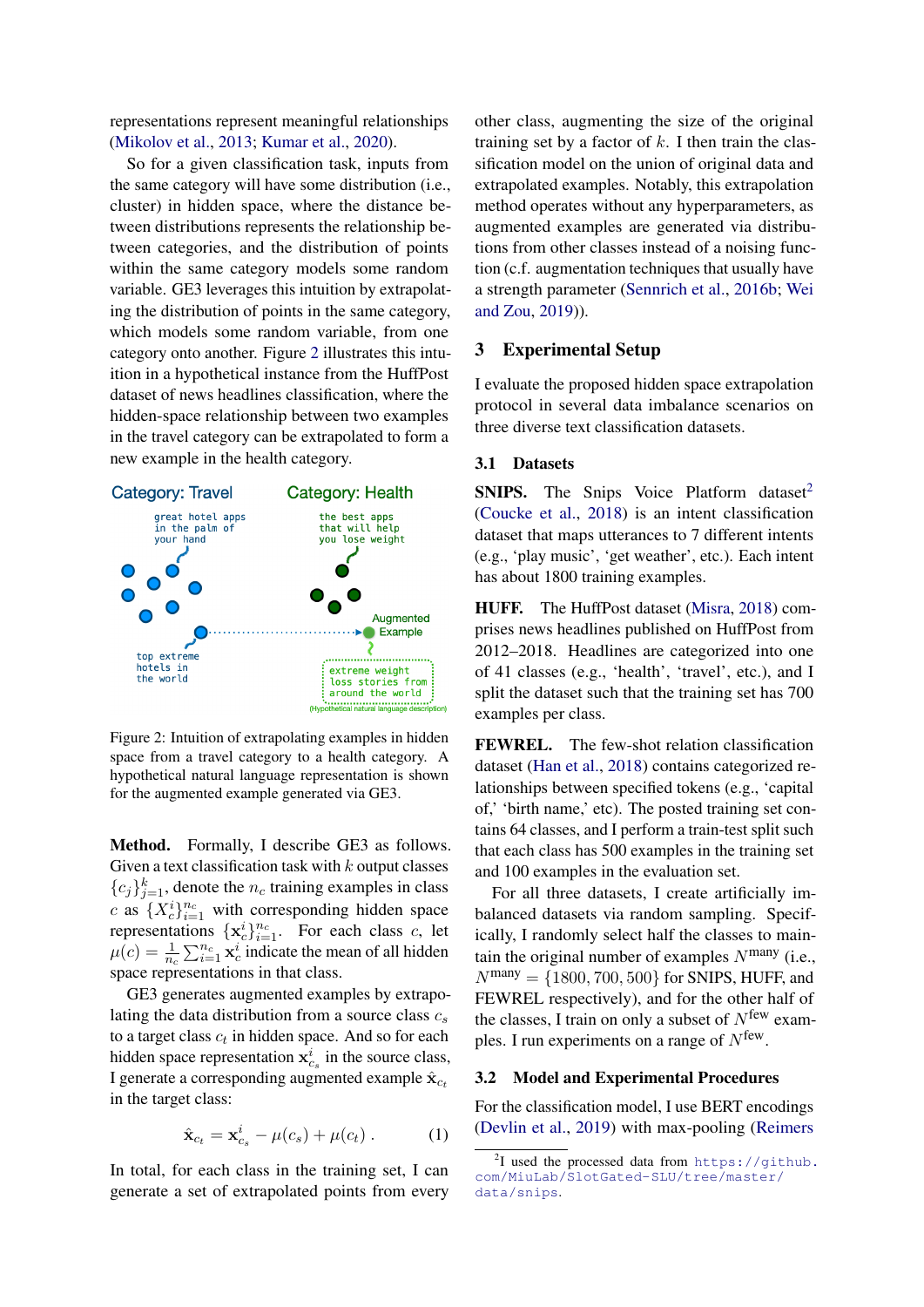<span id="page-2-0"></span>

|                       | SNIPS $(k = 7)$       |                      | HUFF $(k = 41)$     |                      | FEWREL $(k = 64)$   |                      |         |        |
|-----------------------|-----------------------|----------------------|---------------------|----------------------|---------------------|----------------------|---------|--------|
|                       | $N^{\text{few}}=20$   | $N^{\text{few}}$ =50 | $N^{\text{few}}=20$ | $N^{\text{few}}$ =50 | $N^{\text{few}}=20$ | $N^{\text{few}}$ =50 | Average | Δ      |
| Baseline (upsampling) | $88.9 \pm 1.1$        | $92.1 \pm 0.8$       | $27.3 \pm 0.2$      | $30.3 \pm 0.3$       | $49.6 \pm 0.6$      | $56.7 \pm 0.6$       | 55.3    |        |
| Interpolate           | $89.3 \pm 1.1$        | $92.0 \pm 0.9$       | $27.0 \pm 0.1$      | $29.9 \pm 0.2$       | $49.1 \pm 0.5$      | $56.1 \pm 0.5$       | 55.1    | $-0.2$ |
| Within-extrapolation  | $86.5 \pm 1.2$        | $90.5 \pm 0.8$       | $28.7 \pm 0.2$      | $30.8 \pm 0.3$       | $49.2 \pm 0.3$      | $56.0 \pm 0.6$       | 54.8    | $-0.5$ |
| Linear Delta          | $86.4 \pm 1.0$        | $90.7 \pm 1.1$       | $29.9 \pm 0.2$      | $32.4 \pm 0.3$       | $50.9 \pm 0.6$      | $58.2 \pm 0.6$       | 55.7    | $+0.4$ |
| Uniform Noise         | $88.8 \pm 0.9$        | $91.9 \pm 0.8$       | $30.2 \pm 0.8$      | $33.3 \pm 0.2$       | $50.9 \pm 0.6$      | $57.8 \pm 0.4$       | 56.6    | $+1.3$ |
| Gaussian Noise        | $89.1 \pm 1.1$        | $92.1 \pm 0.9$       | $31.9 \pm 0.3$      | $33.7 \pm 0.2$       | $53.0 \pm 0.6$      | $60.3 \pm 0.6$       | 58.0    | $+2.7$ |
| GE3 (ours)            | <b>90.6</b> $\pm$ 0.6 | $92.8 \pm 0.7$       | $32.7 \pm 0.2$      | $36.8 \pm 0.1$       | $56.3 \pm 0.6$      | 64.0 $\pm$ 0.2       | 59.9    | $+4.6$ |

Table 1: Accuracy (%) of GE3, upsampling, and five other hidden space augmentation techniques on dataimbalanced text classification scenarios, where half of the classes are restricted to  $N^{\text{few}}$  training examples.  $k$ : number of total classes for a classification task. ∆: improvement over the upsampling baseline.

[and Gurevych,](#page-5-10) [2019\)](#page-5-10) to generate sentence embeddings and add an additional softmax layer for classification. I implement GE3 at this final max-pooled hidden layer, which has size 768. That is, the hidden-space augmentation method only updates classifier weights after the BERT encoder. Before training, the data processing pipeline upsamples from classes with fewer examples until all classes have the same number of examples in the training set. I run all experiments for five random seeds.

#### 3.3 Hidden Space Augmentation Baselines

As baselines for comparison, I also explore several other hidden space augmentation techniques:

Example interpolation. Given the hidden space representations of two examples  $x_c^i$  and  $x_c^j$  in the same class, I generate an augmented example

$$
\hat{\mathbf{x}}_c = \frac{1}{2} (\mathbf{x}_c^i + \mathbf{x}_c^j) \,. \tag{2}
$$

Within-extrapolation. [\(DeVries and Taylor,](#page-4-7) [2017;](#page-4-7) [Kumar et al.,](#page-5-11) [2019\)](#page-5-11). Given two examples  $\mathbf{x}_c^i$  and  $\mathbf{x}_c^j$  in the same class, I extrapolate the hidden space between the two to form an augmented example

$$
\hat{\mathbf{x}}_c = \lambda \cdot (\mathbf{x}_c^i + \mathbf{x}_c^j) - \mathbf{x}_c^i. \tag{3}
$$

Following [Kumar et al.](#page-5-11) [\(2019\)](#page-5-11), I use  $\lambda = 0.5$ .

Linear delta. [\(Kumar et al.,](#page-5-11) [2019\)](#page-5-11). The difference between two examples  $x_c^i$  and  $x_c^j$  in the same class can be added to a third example  $x_c^j$  to form an augmented example:

$$
\hat{\mathbf{x}}_c = (\mathbf{x}_c^i - \mathbf{x}_c^j) + \mathbf{x}_c^k . \tag{4}
$$

**Noising.** Given some example  $x_c^i$ , I add noise n to yield an augmented example

$$
\hat{\mathbf{x}}_c = \mathbf{x}_c^i + \mathbf{n}(\cdot) \,. \tag{5}
$$

For  $n(.)$ , I explore both Uniform Noise, where each element is uniformly sampled from  $[a, b]$ , where  $a = -0.1$  and  $b = -0.1$ , as well as **Gaus**sian Noise, where each element is sampled from  $\mathcal{N}(\mu, \sigma)$ , where  $\mu = 0$  and  $\sigma = 0.1$ .

For these techniques, I generate augmented examples until each class has  $n_{\text{aug}} \cdot N^{\text{many}}$  training examples, where  $n_{\text{aug}} = 5$  (a choice which is later explored in Figure [3\)](#page-3-0).

### 4 Results

Table [1](#page-2-0) shows results for GE3 on the three datasets for  $N^{\text{few}} = 20$  and  $N^{\text{few}} = 50$ . GE3 outperforms the upsampling baseline by an average of 4.6%, with strongest improvements on HUFF and FEWREL. Of the other augmentation techniques, Gaussian noising and uniform noising had the best performance, with an average improvement of 2.7% and 1.3%, respectively. Whereas these techniques only enforce smoothness around the distribution of points in a single class, I hypothesize that GE3 improved performance more because it injects a stronger inductive bias that the distribution of examples of the same class around their mean can be extrapolated to other classes.

Moreover, as Table [1](#page-2-0) only shows results for  $N^{\text{few}} \in \{20, 50\}$ , in Figure [4](#page-3-1) I compare GE3 with upsampling, as well as Gaussian and uniform noise (the strongest baselines), for  $N^{\text{few}} \in \{10, 20, 40,$ 60, 100, 200, 300, 400, 500}. GE3 improves performance across a wide variety of  $N^{\text{few}}$  values, with improvements over the baselines slightly diminishing when training data is more balanced (as expected).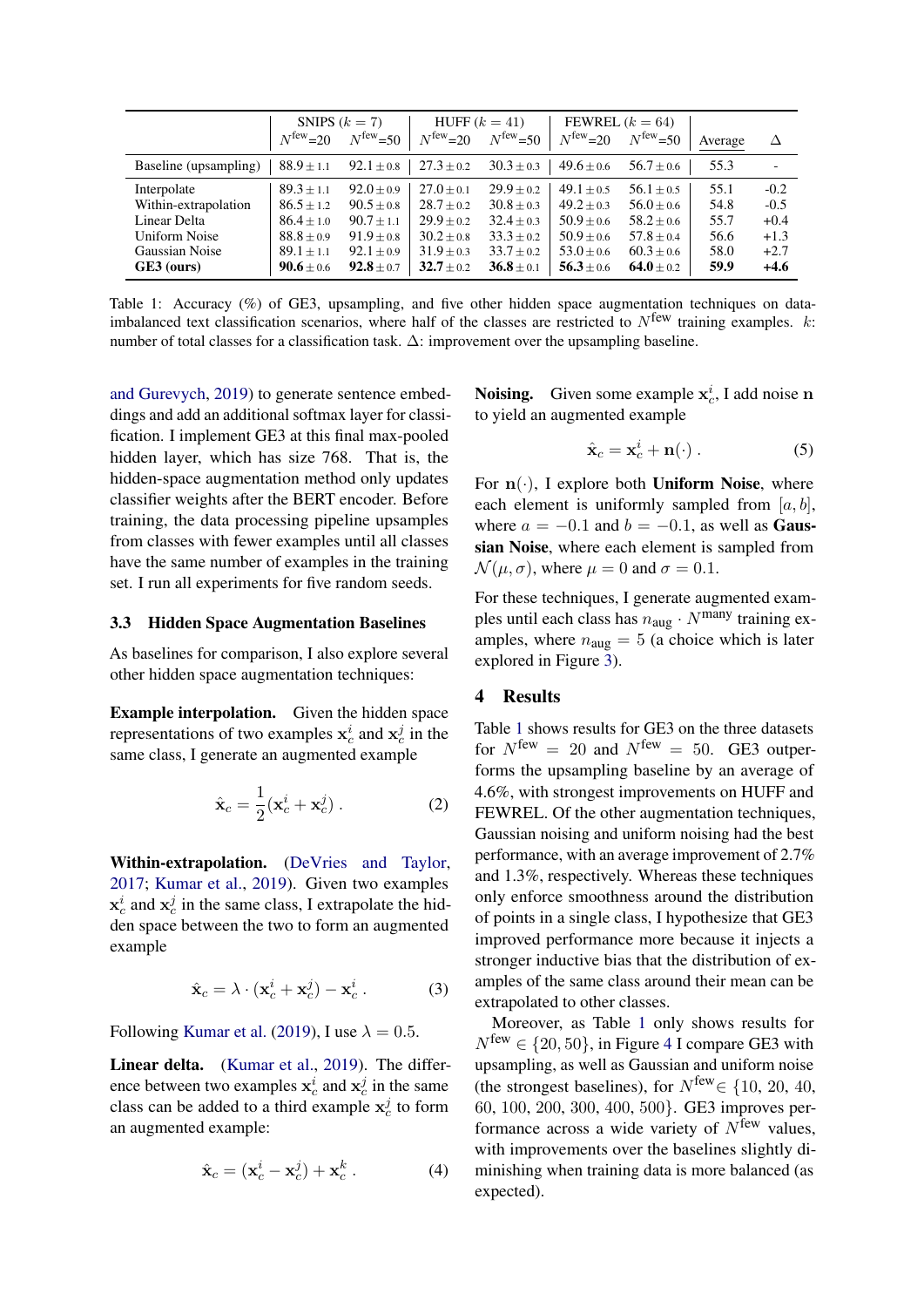<span id="page-3-0"></span>

Figure 3: Improvements over the upsampling baseline from augmentation methods based on how many duplicates of training data were made  $(n_{\text{aug}})$ . GE3 extrapolates examples from one class to another, so it generates at most  $n_{\text{aug}}= 6$  for SNIPS,  $n_{\text{aug}}= 40$  for HUFF and  $n_{\text{aug}}= 63$  for FEWREL.

<span id="page-3-1"></span>

Figure 4: Comparing GE3 with the upsampling baseline, gaussian noise, and uniform noise for a range of  $N^{\text{few}}$  (the number of training examples in the imbalanced classes). The performance shown is averaged over three datasets.

Finally, one of the reasons that GE3 improves performance more than other techniques could be that each class gets extrapolated examples from every other class, and if classes have unique distributions, then these extrapolated examples are valuable as additional training data. Therefore, I perform an ablation study using a variable  $n_{\text{aug}}$ , which restricts the number of other classes a given class can receive extrapolated examples from. For instance, if  $n_{\text{aug}} = 2$ , then any given class may only receive extrapolated examples from two other random classes, even if there are 63 other classes (as is the case in FEWREL). I also perform a similar ablation for Gaussian and uniform noise, in which I generate augmented examples until each class has  $n_{\text{aug}} \cdot N^{\text{many}}$  training examples.

Figure [3](#page-3-0) shows these results. For uniform and Gaussian noise, additional augmented examples did not further improve performance after around  $n_{\text{aug}} = 16$ . For GE3, on the other hand, improvement continued to increase as  $n_{\text{aug}}$  increased (although the marginal improvement decreases for each  $n_{\text{aug}}$ ). This result confirms the intuition that extrapolations from more classes provided additional value during training.

#### 5 Related Work

Text data augmentation. Data augmentation methods for NLP have garnered increased interest in recent years. Many common techniques modify data using either token perturbations [\(Zhang et al.,](#page-6-0) [2015;](#page-6-0) [Sennrich et al.,](#page-5-12) [2016a\)](#page-5-12) or language models [\(Sennrich et al.,](#page-5-7) [2016b;](#page-5-7) [Kobayashi,](#page-5-13) [2018;](#page-5-13) [Liu et al.,](#page-5-14) [2020;](#page-5-14) [Ross et al.,](#page-5-15) [2021\)](#page-5-15). These techniques occur at the input-level, where all augmented data is represented by discrete tokens in natural language.

Hidden space augmentation. A growing direction in data augmentation has proposed to augment data in hidden space instead of at the input-level. In computer vision, [DeVries and Taylor](#page-4-7) [\(2017\)](#page-4-7) explored noising, interpolation, and extrapolation, and MIXUP [\(Zhang et al.,](#page-6-1) [2018\)](#page-6-1) combines pairs of examples. These methods have since been adopted to NLP[—Chen et al.](#page-4-8) [\(2020\)](#page-4-8) modify MIXUP to improve semi-supervised text-classification, and [Kumar et al.](#page-5-11) [\(2019\)](#page-5-11) explore various hidden space augmentation techniques for few-shot intent classification, which I evaluated as baselines. Whereas the extrapolation technique used by [DeVries and](#page-4-7) [Taylor](#page-4-7) [\(2017\)](#page-4-7) and [Kumar et al.](#page-5-11) [\(2019\)](#page-5-11) (which I call "within-extrapolation" in this paper) extrapolates the hidden space between a pair of points in the hidden space, GE3 extrapolates the hidden space distribution of one class onto another class.

Example extrapolation. In vision, [Schwartz](#page-5-16) [et al.](#page-5-16) [\(2018\)](#page-5-16) used a modified auto-encoder to synthesize new examples from category after seeing a few examples from it, improving few-shot object recognition. Perhaps most similar to this work, [Lee](#page-5-17) [et al.](#page-5-17) [\(2021\)](#page-5-17) train T5 [\(Raffel et al.,](#page-5-18) [2020\)](#page-5-18) to, given some examples of a class as an input sequence, generate additional examples. Because GE3 operates in hidden space, it is simpler and more computationally accessible compared with fine-tuning T5 for each classification task.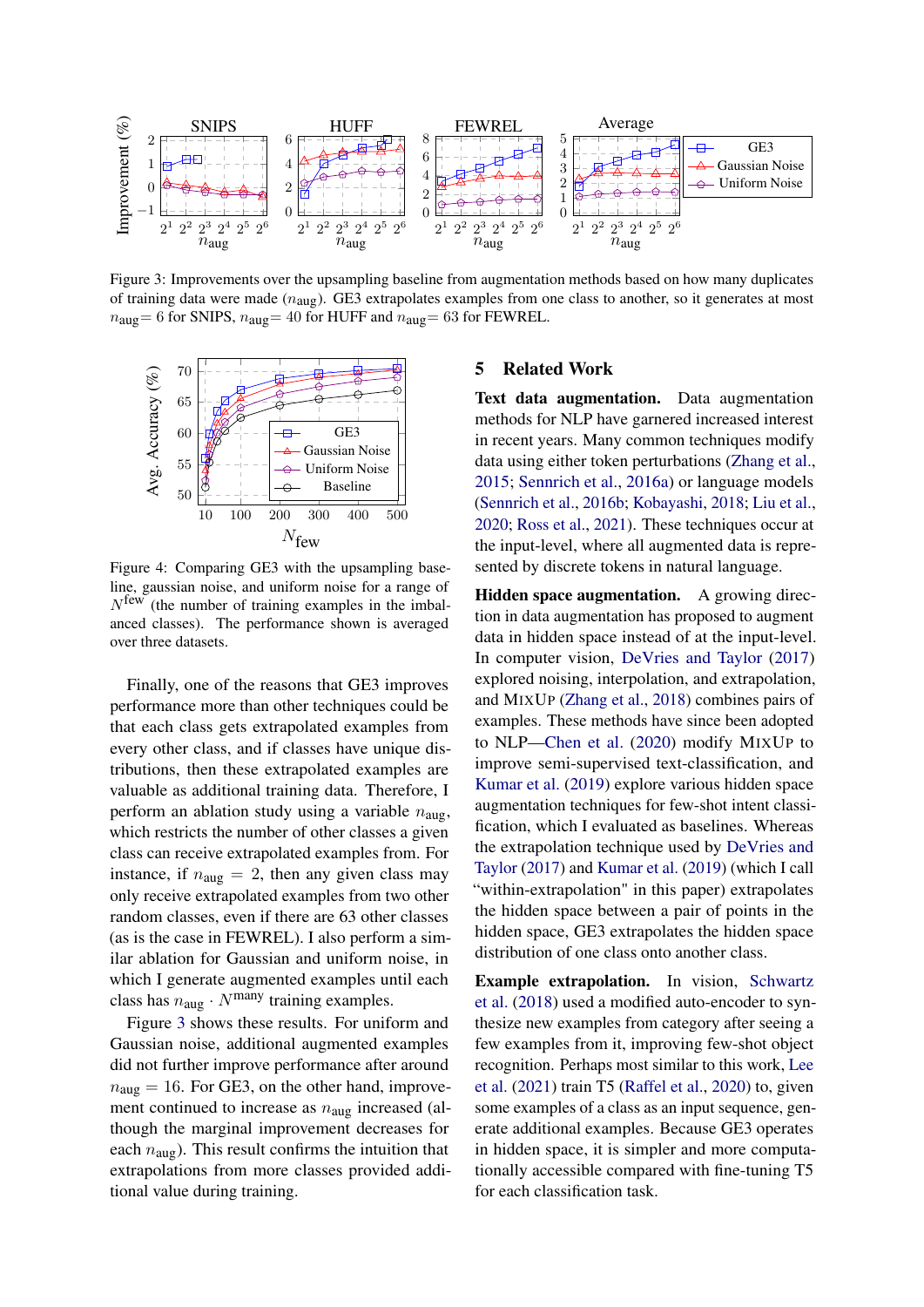# 6 Discussion

The motivation for this work emerged from a mixture of failed experiments (I tried to devise an algorithm to select better augmented sentences in hidden space) in addition to an admiration for the elegance of the Ex2 [\(Lee et al.,](#page-5-17) [2021\)](#page-5-17). In hindsight, it would have been helpful to compare the performances of these two techniques in the same setting (notably, whereas I artificially restrict the sample size for certain classes in this paper, Ex2 uses the original data distributions of the datasets, which is a harder setting to show improvements from data augmentation).

I would be remiss not to mention at least one weakness that I see in my own work. There has been an influx of recent work proposing various augmentation techniques for different NLP tasks, and due to the lack of standardized evaluation datasets and models, many papers<sup>[3](#page-4-9)</sup> do not perform a full comparison with respect to relevant baselines. This paper circumvents comparing with many data augmentation baselines (e.g., [Chawla et al.](#page-4-10) [\(2002\)](#page-4-10)) by focusing on the question of whether hiddenspace example extrapolation is a valid inductive bias (and not whether it is the best augmentation technique). Hence, although I find example extrapolation to be a nice idea, I should concede that the particular GE3 operationalization of example extrapolation should undergo more comprehensive comparison with baselines before I can recommend it as a go-to augmentation technique.

In summary, I have proposed a data augmentation protocol called GE3, which extrapolates the hidden space distribution of one class onto another. The empirical experiments in this paper suggests that example extrapolation in hidden space is a valid inductive bias for data augmentation. Moreover, GE3 is appealing because it has no hyperparameters, is model agnostic, and is lightweight. If example extrapolation is an idea deserving of further exploration by our field, I hope this paper adds a leaf to the tree of knowledge in that space.

### Acknowledgements

Thanks Dan Garrette and Hyung Won Chung for providing feedback on the manuscript, and Barret Zoph and Ekin Dogus Cubuk for general feedback.

#### References

- <span id="page-4-3"></span>Jacob Andreas. 2020. [Good-enough compositional](https://doi.org/10.18653/v1/2020.acl-main.676) [data augmentation.](https://doi.org/10.18653/v1/2020.acl-main.676) In *Proceedings of the 58th Annual Meeting of the Association for Computational Linguistics*, pages 7556–7566, Online. Association for Computational Linguistics.
- <span id="page-4-0"></span>Ankur Bapna, Gokhan Tür, Dilek Hakkani-Tür, and Larry Heck. 2017. [Towards zero-shot frame seman](https://doi.org/10.21437/Interspeech.2017-518)[tic parsing for domain scaling.](https://doi.org/10.21437/Interspeech.2017-518) In *Proc. Interspeech 2017*, pages 2476–2480.
- <span id="page-4-10"></span>Nitesh V Chawla, Kevin W Bowyer, Lawrence O Hall, and W Philip Kegelmeyer. 2002. Smote: synthetic minority over-sampling technique. *Journal of artificial intelligence research*, 16:321–357.
- <span id="page-4-8"></span>Jiaao Chen, Zichao Yang, and Diyi Yang. 2020. [Mix-](https://doi.org/10.18653/v1/2020.acl-main.194)[Text: Linguistically-informed interpolation of hid](https://doi.org/10.18653/v1/2020.acl-main.194)[den space for semi-supervised text classification.](https://doi.org/10.18653/v1/2020.acl-main.194) In *Proceedings of the 58th Annual Meeting of the Association for Computational Linguistics*, pages 2147– 2157, Online. Association for Computational Linguistics.
- <span id="page-4-4"></span>Alice Coucke, Alaa Saade, Adrien Ball, Théodore Bluche, Alexandre Caulier, David Leroy, Clément Doumouro, Thibault Gisselbrecht, Francesco Caltagirone, Thibaut Lavril, et al. 2018. [Snips voice plat](https://arxiv.org/abs/1805.10190)[form: an embedded spoken language understanding](https://arxiv.org/abs/1805.10190) [system for private-by-design voice interfaces.](https://arxiv.org/abs/1805.10190)
- <span id="page-4-6"></span>Jacob Devlin, Ming-Wei Chang, Kenton Lee, and Kristina Toutanova. 2019. [BERT: Pre-training of](https://doi.org/10.18653/v1/N19-1423) [deep bidirectional transformers for language under](https://doi.org/10.18653/v1/N19-1423)[standing.](https://doi.org/10.18653/v1/N19-1423) In *Proceedings of the 2019 Conference of the North American Chapter of the Association for Computational Linguistics: Human Language Technologies, Volume 1 (Long and Short Papers)*, pages 4171–4186, Minneapolis, Minnesota. Association for Computational Linguistics.
- <span id="page-4-7"></span>Terrance DeVries and Graham W Taylor. 2017. Dataset augmentation in feature space. *arXiv preprint arXiv:1702.05538*.
- <span id="page-4-2"></span>Steven Y Feng, Varun Gangal, Jason Wei, Sarath Chandar, Soroush Vosoughi, Teruko Mitamura, and Eduard Hovy. 2021. [A survey of data augmentation](https://arxiv.org/abs/2105.03075) [approaches for NLP.](https://arxiv.org/abs/2105.03075) *Findings of the Association of Computational Linguistics*.
- <span id="page-4-1"></span>David Gaddy, Alex Kouzemtchenko, Pavan Kumar Reddy, Prateek Kolhar, and Rushin Shah. 2020. Overcoming conflicting data for model updates. *arXiv preprint arXiv:2010.12675*.
- <span id="page-4-5"></span>Xu Han, Hao Zhu, Pengfei Yu, Ziyun Wang, Yuan Yao, Zhiyuan Liu, and Maosong Sun. 2018. [FewRel:](https://doi.org/10.18653/v1/D18-1514) [A large-scale supervised few-shot relation classifica](https://doi.org/10.18653/v1/D18-1514)[tion dataset with state-of-the-art evaluation.](https://doi.org/10.18653/v1/D18-1514) In *Proceedings of the 2018 Conference on Empirical Methods in Natural Language Processing*, pages 4803– 4809, Brussels, Belgium. Association for Computational Linguistics.

<span id="page-4-9"></span><sup>&</sup>lt;sup>3</sup>I'll offer up my own paper [\(Wei and Zou,](#page-5-8) [2019\)](#page-5-8) as an example. That paper should have compared with backtranslation and contextual augmentation at least.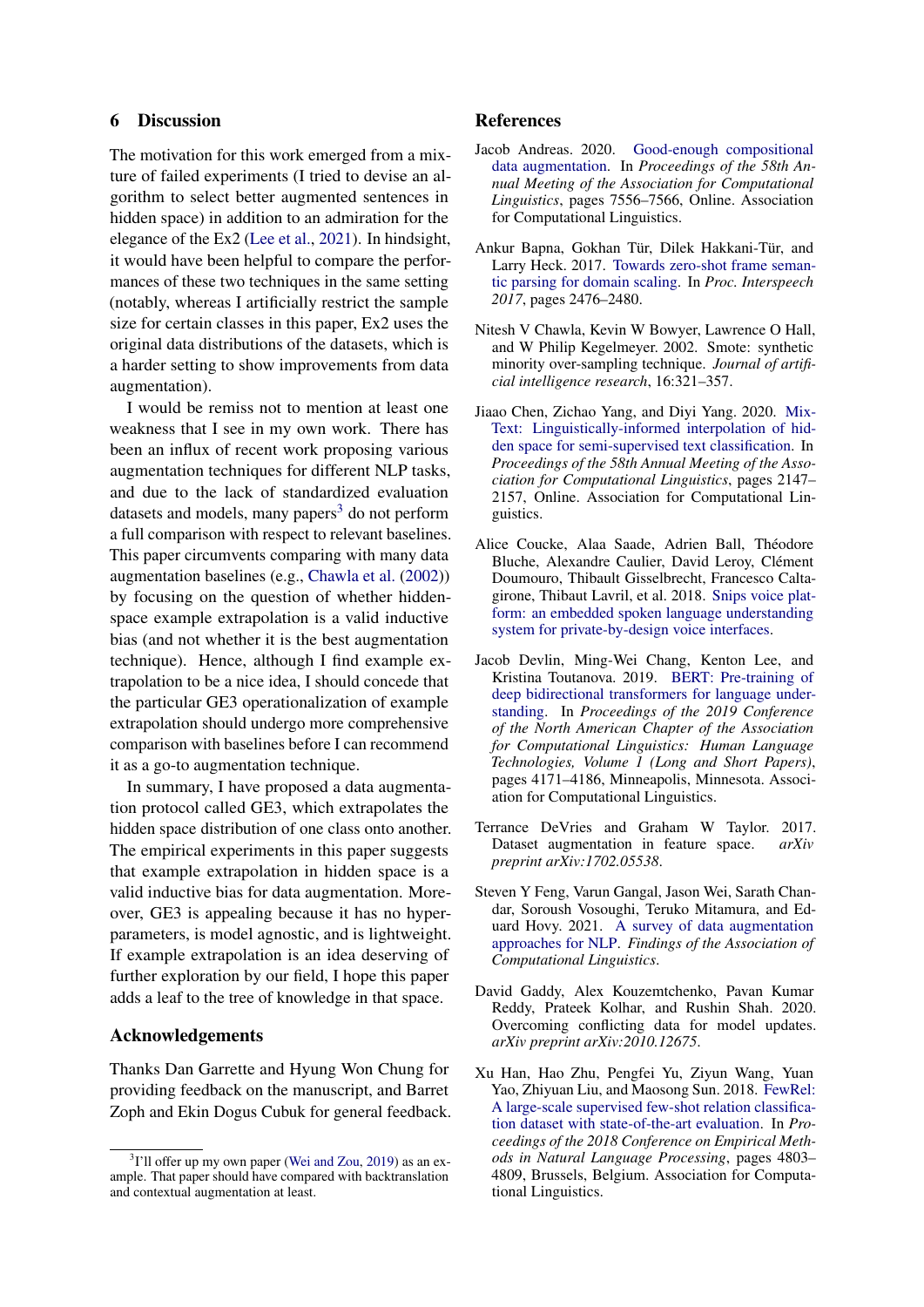- <span id="page-5-13"></span>Sosuke Kobayashi. 2018. [Contextual augmentation:](https://doi.org/10.18653/v1/N18-2072) [Data augmentation by words with paradigmatic re](https://doi.org/10.18653/v1/N18-2072)[lations.](https://doi.org/10.18653/v1/N18-2072) In *Proceedings of the 2018 Conference of the North American Chapter of the Association for Computational Linguistics: Human Language Technologies, Volume 2 (Short Papers)*, pages 452–457, New Orleans, Louisiana. Association for Computational Linguistics.
- <span id="page-5-1"></span>Bartosz Krawczyk. 2016. Learning from imbalanced data: open challenges and future directions. *Progress in Artificial Intelligence*, 5(4):221–232.
- <span id="page-5-6"></span>Vaibhav Kumar, Tenzin Singhay Bhotia, Vaibhav Kumar, and Tanmoy Chakraborty. 2020. [Nurse is](https://doi.org/10.1162/tacl_a_00327) [Closer to Woman than Surgeon? Mitigating Gender-](https://doi.org/10.1162/tacl_a_00327)[Biased Proximities in Word Embeddings.](https://doi.org/10.1162/tacl_a_00327) *Transactions of the Association for Computational Linguistics*, 8:486–503.
- <span id="page-5-11"></span>Varun Kumar, Hadrien Glaude, Cyprien de Lichy, and Wlliam Campbell. 2019. [A closer look at feature](https://doi.org/10.18653/v1/D19-6101) [space data augmentation for few-shot intent classi](https://doi.org/10.18653/v1/D19-6101)[fication.](https://doi.org/10.18653/v1/D19-6101) In *Proceedings of the 2nd Workshop on Deep Learning Approaches for Low-Resource NLP (DeepLo 2019)*, pages 1–10, Hong Kong, China. Association for Computational Linguistics.
- <span id="page-5-17"></span>Kenton Lee, Kelvin Guu, Luheng He, Tim Dozat, and Hyung Won Chung. 2021. [Neural data augmenta](https://arxiv.org/abs/2102.01335)[tion via example extrapolation.](https://arxiv.org/abs/2102.01335) *arXiv preprint*.
- <span id="page-5-14"></span>Ruibo Liu, Guangxuan Xu, Chenyan Jia, Weicheng Ma, Lili Wang, and Soroush Vosoughi. 2020. [Data](https://doi.org/10.18653/v1/2020.emnlp-main.726) [boost: Text data augmentation through reinforce](https://doi.org/10.18653/v1/2020.emnlp-main.726)[ment learning guided conditional generation.](https://doi.org/10.18653/v1/2020.emnlp-main.726) In *Proceedings of the 2020 Conference on Empirical Methods in Natural Language Processing (EMNLP)*, pages 9031–9041, Online. Association for Computational Linguistics.
- <span id="page-5-2"></span>Shayne Longpre, Yu Wang, and Chris DuBois. 2020. [How effective is task-agnostic data augmentation for](https://doi.org/10.18653/v1/2020.findings-emnlp.394) [pretrained transformers?](https://doi.org/10.18653/v1/2020.findings-emnlp.394) In *Findings of the Association for Computational Linguistics: EMNLP 2020*, pages 4401–4411, Online. Association for Computational Linguistics.
- <span id="page-5-5"></span>Tomas Mikolov, Wen-tau Yih, and Geoffrey Zweig. 2013. [Linguistic regularities in continuous space](https://www.aclweb.org/anthology/N13-1090) [word representations.](https://www.aclweb.org/anthology/N13-1090) In *Proceedings of the 2013 Conference of the North American Chapter of the Association for Computational Linguistics: Human Language Technologies*, pages 746–751, Atlanta, Georgia. Association for Computational Linguistics.

<span id="page-5-9"></span>Rishabh Misra. 2018. [HuffPost news category dataset.](https://doi.org/10.13140/RG.2.2.20331.18729)

<span id="page-5-4"></span>Jeffrey Pennington, Richard Socher, and Christopher Manning. 2014. [GloVe: Global vectors for word](https://doi.org/10.3115/v1/D14-1162) [representation.](https://doi.org/10.3115/v1/D14-1162) In *Proceedings of the 2014 Conference on Empirical Methods in Natural Language Processing (EMNLP)*, pages 1532–1543, Doha, Qatar. Association for Computational Linguistics.

- <span id="page-5-18"></span>Colin Raffel, Noam Shazeer, Adam Roberts, Katherine Lee, Sharan Narang, Michael Matena, Yanqi Zhou, Wei Li, and Peter J. Liu. 2020. [Exploring](http://jmlr.org/papers/v21/20-074.html) [the limits of transfer learning with a unified text-to](http://jmlr.org/papers/v21/20-074.html)[text transformer.](http://jmlr.org/papers/v21/20-074.html) *Journal of Machine Learning Research*, 21(140):1–67.
- <span id="page-5-10"></span>Nils Reimers and Iryna Gurevych. 2019. [Sentence-](https://doi.org/10.18653/v1/D19-1410)[BERT: Sentence embeddings using Siamese BERT](https://doi.org/10.18653/v1/D19-1410)[networks.](https://doi.org/10.18653/v1/D19-1410) In *Proceedings of the 2019 Conference on Empirical Methods in Natural Language Processing and the 9th International Joint Conference on Natural Language Processing (EMNLP-IJCNLP)*, pages 3982–3992, Hong Kong, China. Association for Computational Linguistics.
- <span id="page-5-15"></span>Alexis Ross, Tongshuang Wu, Hao Peng, Matthew E Peters, and Matt Gardner. 2021. Tailor: Generating and perturbing text with semantic controls. *arXiv preprint arXiv:2107.07150*.
- <span id="page-5-16"></span>Eli Schwartz, Leonid Karlinsky, Joseph Shtok, Sivan Harary, Mattias Marder, Abhishek Kumar, Rogerio Feris, Raja Giryes, and Alex Bronstein. 2018. [Delta](https://proceedings.neurips.cc/paper/2018/file/1714726c817af50457d810aae9d27a2e-Paper.pdf)[encoder: an effective sample synthesis method for](https://proceedings.neurips.cc/paper/2018/file/1714726c817af50457d810aae9d27a2e-Paper.pdf) [few-shot object recognition.](https://proceedings.neurips.cc/paper/2018/file/1714726c817af50457d810aae9d27a2e-Paper.pdf) In *Advances in Neural Information Processing Systems*, volume 31. Curran Associates, Inc.
- <span id="page-5-12"></span>Rico Sennrich, Barry Haddow, and Alexandra Birch. 2016a. [Edinburgh neural machine translation sys](https://doi.org/10.18653/v1/W16-2323)[tems for WMT 16.](https://doi.org/10.18653/v1/W16-2323) In *Proceedings of the First Conference on Machine Translation: Volume 2, Shared Task Papers*, pages 371–376, Berlin, Germany. Association for Computational Linguistics.
- <span id="page-5-7"></span>Rico Sennrich, Barry Haddow, and Alexandra Birch. 2016b. [Improving neural machine translation mod](https://doi.org/10.18653/v1/P16-1009)[els with monolingual data.](https://doi.org/10.18653/v1/P16-1009) In *Proceedings of the 54th Annual Meeting of the Association for Computational Linguistics (Volume 1: Long Papers)*, pages 86–96, Berlin, Germany. Association for Computational Linguistics.
- <span id="page-5-0"></span>Alex Wang, Amanpreet Singh, Julian Michael, Felix Hill, Omer Levy, and Samuel R Bowman. 2019. [Glue: A multi-task benchmark and analysis platform](https://arxiv.org/abs/1804.07461) [for natural language understanding.](https://arxiv.org/abs/1804.07461) *Proceedings of the International Conference on Learning Representations.*
- <span id="page-5-3"></span>Jason Wei, Chengyu Huang, Soroush Vosoughi, Yu Cheng, and Shiqi Xu. 2021. [Few-shot text clas](https://arxiv.org/abs/2103.07552)[sification with triplet networks, data augmentation,](https://arxiv.org/abs/2103.07552) [and curriculum learning.](https://arxiv.org/abs/2103.07552) *arXiv preprint*.
- <span id="page-5-8"></span>Jason Wei and Kai Zou. 2019. [EDA: Easy data aug](https://doi.org/10.18653/v1/D19-1670)[mentation techniques for boosting performance on](https://doi.org/10.18653/v1/D19-1670) [text classification tasks.](https://doi.org/10.18653/v1/D19-1670) In *Proceedings of the 2019 Conference on Empirical Methods in Natural Language Processing and the 9th International Joint Conference on Natural Language Processing (EMNLP-IJCNLP)*, pages 6382–6388, Hong Kong, China. Association for Computational Linguistics.